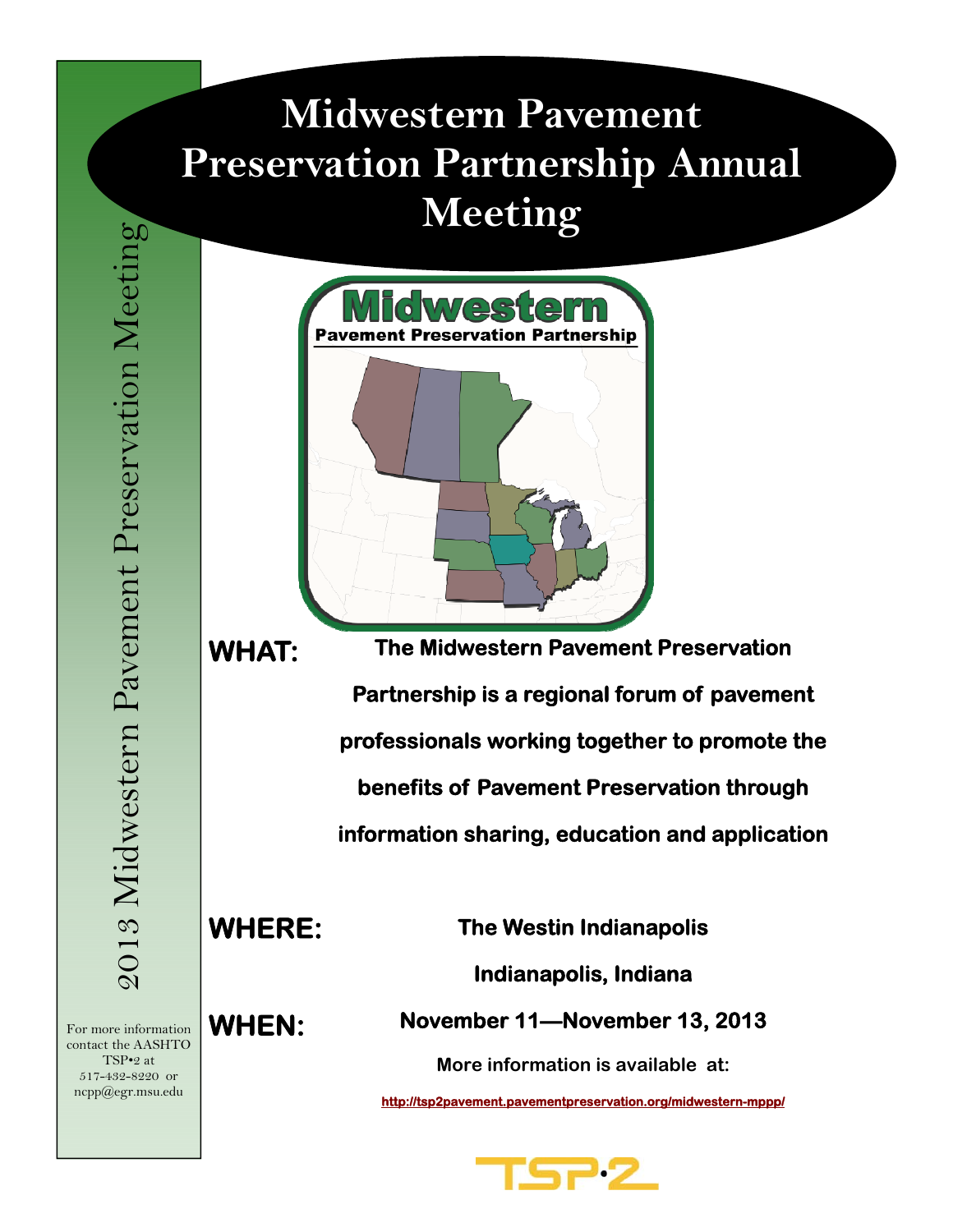## **Midwestern Pavement Preservation Partnership Annual Meeting**

#### *What is the Midwestern Pavement Preservation Partnership?*

The Midwestern Pavement Preservation Partnership (MPPP) is an AASHTO regional forum of pavement professionals from State and Provincial Agencies, Contractors, Suppliers, Academia, Local and Federal Government Officials, all working together to take advantage of the synergy gained from sharing information and identifying common issues for further investigation. It provides a forum to share and publicize information describing improvements in research, design, specifications, materials and construction practices, and to promote the benefits of Pavement Preservation through education and application.

### *Who Should Attend?*

State Agencies, Contractors, Suppliers, Consultants, Academia, Local Agencies, MPO's and Federal Government Officials interested in Pavement Preservation.

### *When and where will the Partnership Meeting be held?*

The partnership meeting will be held in Indianapolis, Indiana at the Westin Indianapolis.

**Non-Invitational Travelers**, please make your room reservation directly by contacting the Westin Indianapolis at 317-262-8100 by October 18, 2013 to obtain the reduced rate of \$139.00/ per night. **Use the group code "Midwest Preservation Partnership", or you can make your reservation online at https://www.starwoodmeeting.com/book/midwestpreservation**

**Invitational travelers** will not call the hotel for a reservation, but will need to complete and return the **Travel Planning Request Form,** (please follow the instructions on the form) found online at: http://www.pavementpreservation.org/wpcontent/uploads/meetings/Travel\_Request\_Form.pdf

For more information contact the AASHTO TSP•2 at 517-432-8220 or ncpp@egr.msu.edu

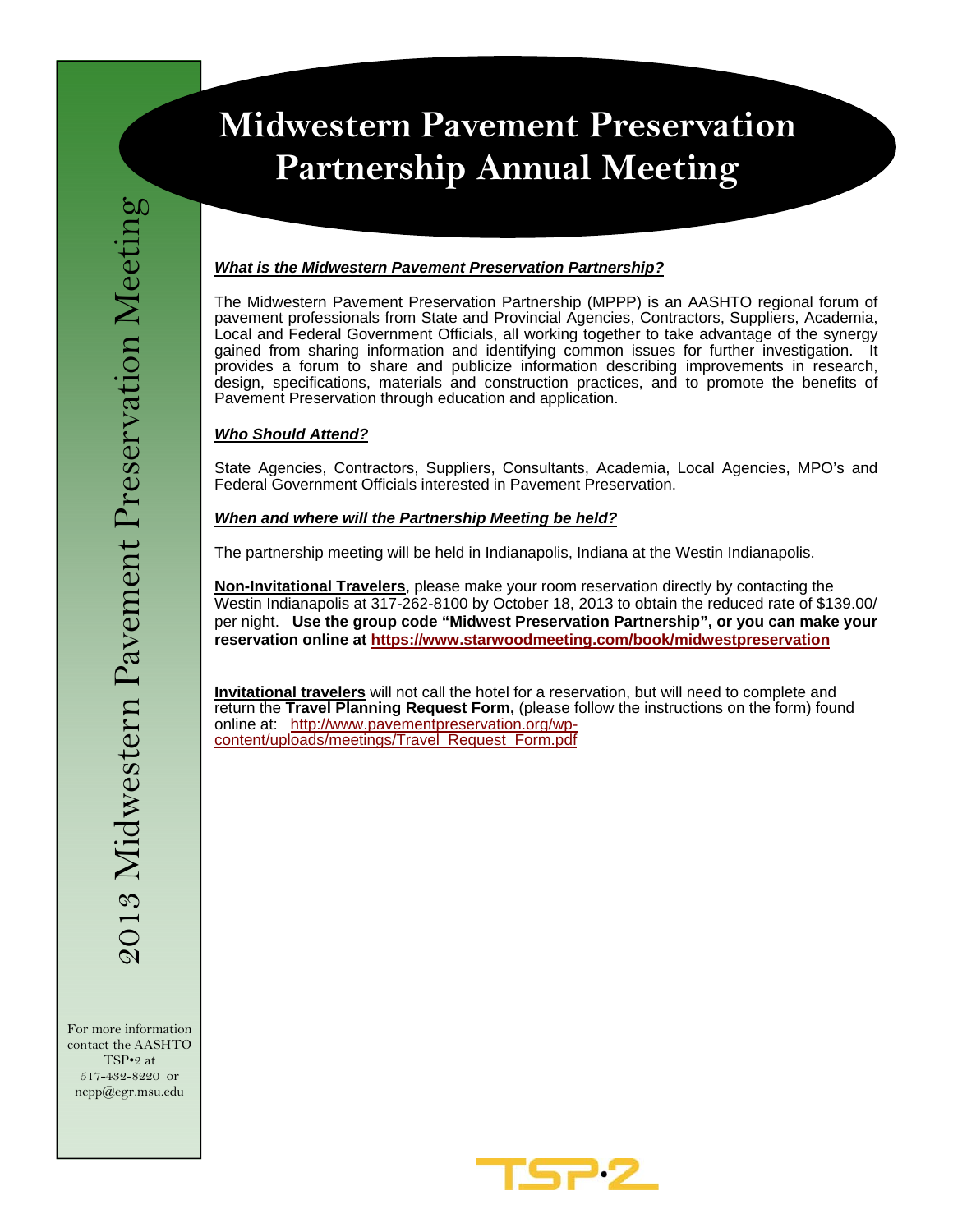## **Midwestern Pavement Preservation Particular Indian Meeting Annual Meeting Annual Meeting Annual Meeting Annual Meeting Annual Meeting Annual Me**<br>Particular annual Meeting Annual Meeting Africa Annual Meeting Africa Annual Meeting Africa annual Meeting an **Midwestern Pavement Preservation Partnership Annual Meeting**

#### *How do I Register for the Meeting?*

Please complete the attached meeting registration form and fax or mail to the address indicated on the form by **October 10, 2013** or register online at: www.tsp2.org/register. All registrations include breakfasts, break refreshments, and lunches starting Monday evening through Wednesday afternoon.

#### *Membership Benefits in the MPPP*

You are encouraged to become a member of the MPPP, but membership is not required. Below is an explanation of membership guidelines and costs, as well as non-member prices.

**State Members Contributing to the AASHTO TSP·2 and Paid Provincial members** will receive travel and registration reimbursements for two voting participants who will also be eligible to serve as officers. Please fill out the registration form and the travel planning request form. Indicate your travel preferences and we will contact you to coordinate.

**Local and Academic members** will receive paid registration for four participants who will also be eligible to serve as officers and one vote on issues being considered at the business meeting for a fee of \$800.00.

**Industry members** will each receive one paid exhibition display space, paid registration for two participants who will be eligible to serve as officers, and one vote on issues being considered at the business meeting for \$1,000. National Membership in the Pavement Preservation Partnerships is available. Please contact the NCPP at (517) 432-8220 for more information. National Members will receive one paid exhibitor display space and paid registration at each partnership meeting.

**Federal Highway Administration Employees** may register as a participant for \$250/ person**.** 

**Member organizations** may register additional participants for \$250/ person.

**Non-member organizations** may register participants at \$350/ person and purchase one exhibitor space for \$700.

| <b>Membership Category</b>            |                                                                        |                 |                           |                   |  |  |
|---------------------------------------|------------------------------------------------------------------------|-----------------|---------------------------|-------------------|--|--|
|                                       | States &<br><b>Province</b><br>Agency                                  | <b>Industry</b> | Local/<br><b>Academic</b> | <b>Non-Member</b> |  |  |
| <b>Annual Fee</b>                     | Annual<br><b>AASHTO</b><br>TSP•2 or Part-<br>nership Contri-<br>bution | \$1,000         | \$800                     |                   |  |  |
| <b>Travel Expenses</b>                | 2 Paid                                                                 |                 |                           |                   |  |  |
| Registrations                         | 2 Paid                                                                 | 2 Paid          | 4 Paid                    | \$350             |  |  |
| <b>Business Meeting Votes</b>         | 2                                                                      | 1               | 1                         | ---               |  |  |
| Eligibility for Officer Posi-<br>tion | Yes                                                                    | Yes             | Yes                       | <b>No</b>         |  |  |
| <b>Exhibit Space</b>                  |                                                                        | 1 Paid          |                           | \$700/space       |  |  |
| <b>Additional Registrations</b>       | \$250                                                                  | \$250           | \$250                     | \$350             |  |  |



For more information contact the AASHTO TSP•2 at 517-432-8220 or ncpp@egr.msu.edu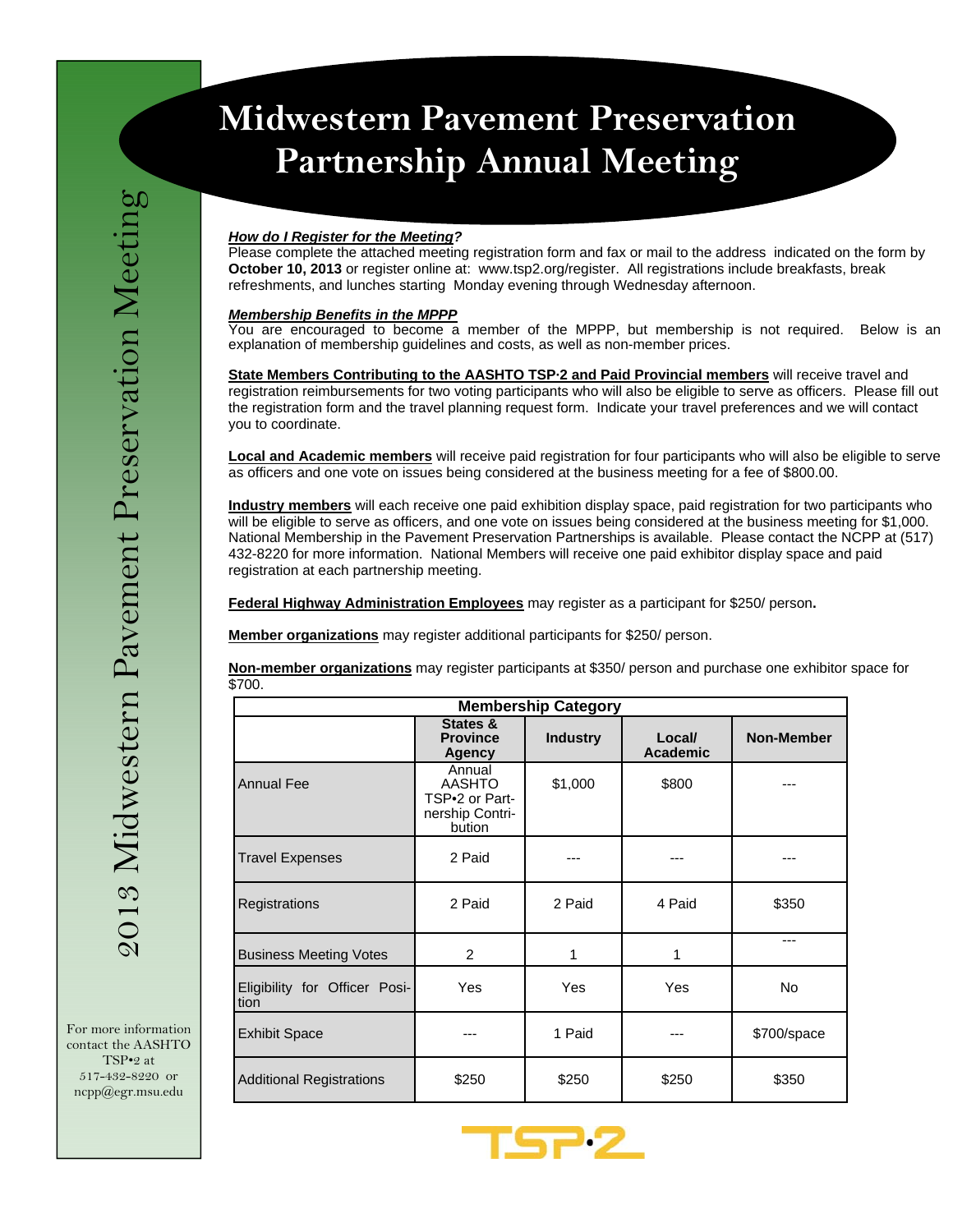## **Midwestern Pavement Preservation Partnership Annual Meeting**

For more information contact the AASHTO TSP•2 at 517-432-8220 or ncpp@egr.msu.edu

### **2013 Midwestern Pavement Preservation Partnership Meeting Draft Agenda Indianapolis, Indiana November 11th—13th, 2013**

#### *Monday, November 11, 2013*

1:00 p.m. – 5:00 p.m. Vendor Set-Up

*Tuesday, November 12, 2013*

10:30 a.m. – 11:00 a.m. Break and Vendor Displays 12:00 p.m. – 1:30 p.m. Lunch and Vendor Introductions 1:30 p.m. – 2:00 p.m. 2:00 p.m. – 2:30 p.m. 2:30 p.m. – 3:00 p.m. 4:45 p.m. – 5:15 p.m. 5:30 p.m. – 6:30 p.m.

#### *Wednesday, November 13, 2013*

| 7:00 a.m. - 8:00 a.m.                                                                                                              |
|------------------------------------------------------------------------------------------------------------------------------------|
| $8:00$ a.m. $-8:20$ a.m.<br>$8:20$ a.m. $-8:40$ a.m.<br>8:40 a.m. - 9:00 a.m.<br>$9:00$ a.m. $-9:20$ a.m.<br>9:20 a.m. - 9:50 a.m. |
| $9:50$ a.m. $-10:20$ a.m.                                                                                                          |
| 10:20 a.m. - 11:00 a.m.<br>11:00 a.m. - 11:30 a.m.                                                                                 |
| 11:30 a.m. - 12:00 p.m.                                                                                                            |
| 12:00 p.m. $-$ 1:00 p.m.                                                                                                           |
| 1:00 p.m. $-$ 1:30 p.m.                                                                                                            |
| 1:30 p.m. - 2:00 p.m.                                                                                                              |
| $2:00$ p.m. $- 2:30$ p.m.                                                                                                          |
| 2:30 p.m. - 3:00 p.m.                                                                                                              |
| $3:00$ p.m. $-3:30$ p.m.                                                                                                           |
| $3:30$ p.m. $-4:00$ p.m.                                                                                                           |
| 4:00 p.m. - 4:30 p.m.                                                                                                              |
| $1.20 \, \text{nm}$ $5.00 \, \text{nm}$                                                                                            |

1:00 p.m. – 5:00 p.m. Optional Technical Tour TBA 5:30 p.m. – 7:30 p.m. Welcome Icebreaker and Vendor Displays

#### 7:00 a.m. – 8:00 a.m. Breakfast Buffet and Vendor Displays

8:00 a.m. – 8:30 a.m.<br>State Welcome – Michael B. Cline, Commissioner Indiana DOT<br>FHWA Welcome – Karen Bobo, FHWA – Indiana Division Administrator<br>Fara Liske, MPPP and Scott Stotlemeyer, MWBPP<br>8:30 a.m. – 9:00 a.m.

9:00 a.m. – 9:30 a.m. Asset Management Presentation – Gordon Proctor

9:30 a.m. –10:00 a.m. Performance Measures – Pete Stephanos

10:00 a.m. – 10:30 a.m. Pavement (FP2 Inc.) and Bridge Industry Presentations

11:00 a.m. – 12:00 p.m. Roundtable Discussion – Asset Management; barriers & success

High Friction Surfaces – Rob Dingess, ATSSA Highly Modified Binders/Emulsions – Bob Klutz, Kraton NCAT Preservation Test Project – Mary Robbins, NCAT Break and Vendor Displays

3:30 p.m. – 4:45 p.m. Agency Technical Issues and Innovation (Target Selected Agencies)

NEPPP, RMWPPP, SEPPP Director Reports Hospitality and Vendor Displays Dinner on your own

#### Breakfast Buffet and Vendor Displays

| $8:00$ a.m. $-8:20$ a.m.<br>$8:20$ a.m. $-8:40$ a.m.<br>$8:40$ a.m. $-9:00$ a.m.<br>$9:00$ a.m. $-9:20$ a.m.<br>$9:20$ a.m. $-9:50$ a.m. | Surface Characteristics - Bob Orthmeyer<br>Indiana LTAP Presentation - Rich Domonkos<br>Local Agency Activities - Mike Buckingham & others<br>SHRP2 R26 Project Implementation Status - Tom Van<br>Roundtable Discussion - Thin Surface Treatment Failures (Todd Miller/MoDOT) |
|------------------------------------------------------------------------------------------------------------------------------------------|--------------------------------------------------------------------------------------------------------------------------------------------------------------------------------------------------------------------------------------------------------------------------------|
| $9:50$ a.m. $-10:20$ a.m.                                                                                                                | Break and Vendor Displays                                                                                                                                                                                                                                                      |
| $10:20$ a.m. $-11:00$ a.m.<br>11:00 a.m. - 11:30 a.m.                                                                                    | Task Group Breakouts – (initiate by conference call prior to meeting)<br>Task Group Reports - (discuss with other partnerships to avoid duplication)                                                                                                                           |
| 11:30 a.m. $-$ 12:00 p.m.                                                                                                                | <b>Business Meeting</b>                                                                                                                                                                                                                                                        |
| 12:00 p.m. $-$ 1:00 p.m.                                                                                                                 | Lunch and Vendor Displays                                                                                                                                                                                                                                                      |
| $1:00$ p.m. $-1:30$ p.m.                                                                                                                 | Cost Effectiveness of MDOT/NPS ) Preservation Program                                                                                                                                                                                                                          |
| 1:30 p.m. $-$ 2:00 p.m.                                                                                                                  | Balancing Preservation with Realistic Strategies: When is PP no long cost effective                                                                                                                                                                                            |
| $2:00$ p.m. $- 2:30$ p.m.                                                                                                                | Performance Based Specs (state and industry perspectives)                                                                                                                                                                                                                      |
| $2:30$ p.m. $-3:00$ p.m.                                                                                                                 | Approval Process for new products - Panel Discussion                                                                                                                                                                                                                           |
| $3:00$ p.m. $-3:30$ p.m.                                                                                                                 | Break and Vendor Displays                                                                                                                                                                                                                                                      |
| $3:30$ p.m. $-4:00$ p.m.                                                                                                                 | Joint Wrap up with Pavement and Bridge Groups                                                                                                                                                                                                                                  |
| 4:00 p.m. $-$ 4:30 p.m.                                                                                                                  | Wrap Up and Summary - (Research Roadmap Update)                                                                                                                                                                                                                                |
| $4:30$ p.m. $-5:00$ p.m.                                                                                                                 | Wrap Up and Summary                                                                                                                                                                                                                                                            |

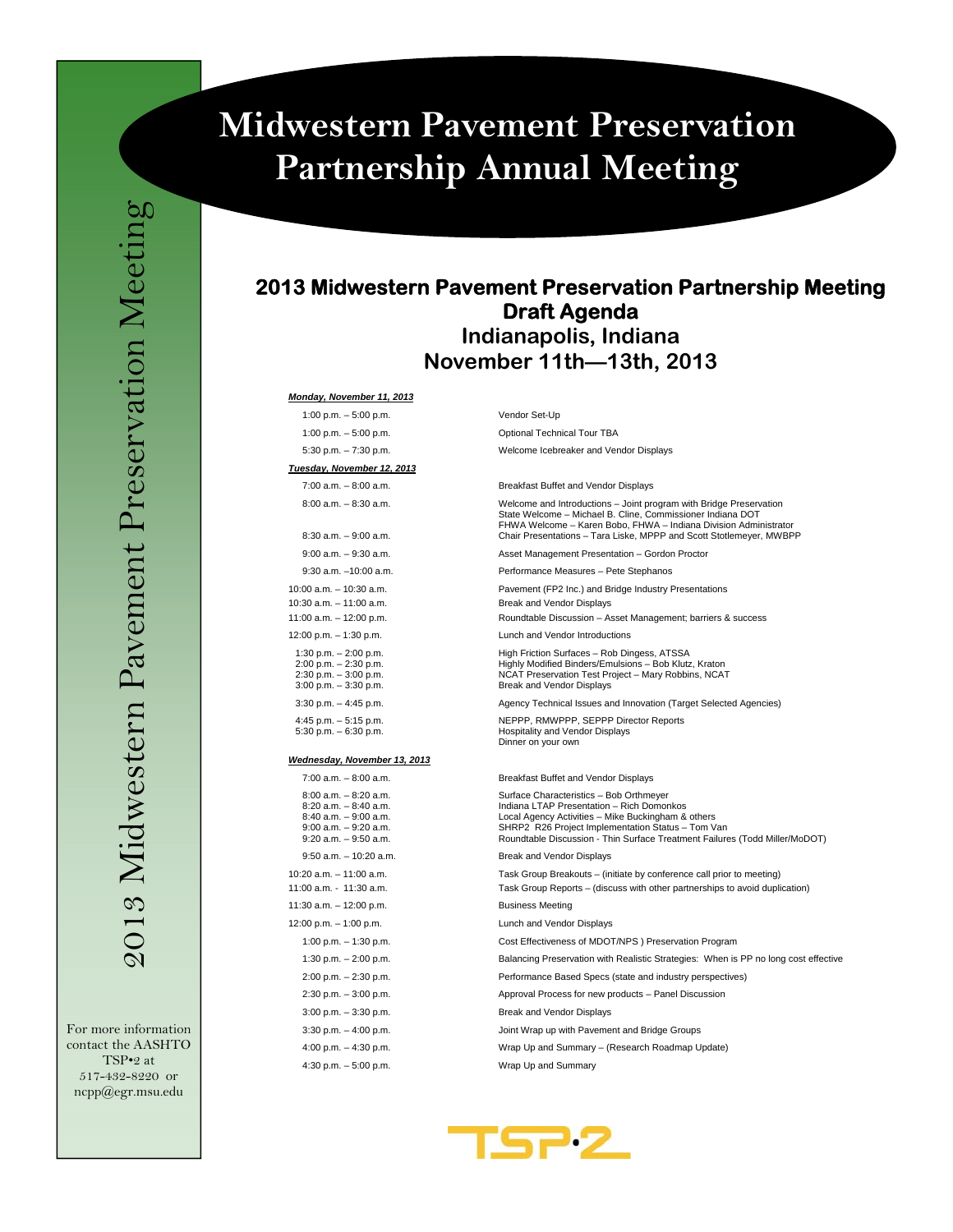## **2013 Midwest Pavement Preservation Partnership AGENCY & ACADEMIC REGISTRATION**

## REGISTER BEFORE OCTOBER 10, 2013

| ▶                                                                                                                                                                                                                                                                                                                                                                                                                             | ONLINE: www.tsp2.org/register                                                                   |                                                                |  |  |  |
|-------------------------------------------------------------------------------------------------------------------------------------------------------------------------------------------------------------------------------------------------------------------------------------------------------------------------------------------------------------------------------------------------------------------------------|-------------------------------------------------------------------------------------------------|----------------------------------------------------------------|--|--|--|
| ≻                                                                                                                                                                                                                                                                                                                                                                                                                             | FAX: 517-432-8223                                                                               |                                                                |  |  |  |
| ≻                                                                                                                                                                                                                                                                                                                                                                                                                             | MAIL, WITH PAYMENT: National Center for Pavement Preservation, 2857 Jolly Rd., Okemos, MI 48864 |                                                                |  |  |  |
| <b>NAME</b>                                                                                                                                                                                                                                                                                                                                                                                                                   |                                                                                                 |                                                                |  |  |  |
| TITLE                                                                                                                                                                                                                                                                                                                                                                                                                         |                                                                                                 |                                                                |  |  |  |
|                                                                                                                                                                                                                                                                                                                                                                                                                               | <b>ORGANIZATION</b>                                                                             |                                                                |  |  |  |
|                                                                                                                                                                                                                                                                                                                                                                                                                               | STREET ADDRESS                                                                                  |                                                                |  |  |  |
|                                                                                                                                                                                                                                                                                                                                                                                                                               | CITY / STATE / ZIP                                                                              |                                                                |  |  |  |
|                                                                                                                                                                                                                                                                                                                                                                                                                               | <b>WORK PHONE</b>                                                                               | <b>EMAIL</b>                                                   |  |  |  |
|                                                                                                                                                                                                                                                                                                                                                                                                                               | FEDERAL, STATE, PROVINCIAL,                                                                     | <b>PAYMENT INFORMATION</b>                                     |  |  |  |
|                                                                                                                                                                                                                                                                                                                                                                                                                               | <b>LOCAL AGENCY &amp; ACADEMIC</b>                                                              | CHECK, payable to "Michigan State University,"                 |  |  |  |
|                                                                                                                                                                                                                                                                                                                                                                                                                               | <b>REGISTRATION</b>                                                                             |                                                                |  |  |  |
|                                                                                                                                                                                                                                                                                                                                                                                                                               |                                                                                                 |                                                                |  |  |  |
| State and Provincial members contributing to the AASHTO TSP-2 are<br>considered "Invitational Travelers" and will receive registration and travel<br>reimbursements for two (2) member participants for their regional<br>corresponding meetings. Please complete and return this registration form<br>along with the online Travel Planning Request Form. Indicate your travel<br>preferences and the NCPP will contact you. |                                                                                                 |                                                                |  |  |  |
|                                                                                                                                                                                                                                                                                                                                                                                                                               |                                                                                                 | <b>CREDIT CARD NUMBER</b>                                      |  |  |  |
|                                                                                                                                                                                                                                                                                                                                                                                                                               | INVITATIONAL STATE/PROVINCAL AGENCY ATTENDEE (2 free)                                           | <b>EXPIRATION DATE</b><br><b>SECURITY CODE</b><br>PHONE NUMBER |  |  |  |
|                                                                                                                                                                                                                                                                                                                                                                                                                               | NON-INVITATIONAL STATE/PROVINCIAL AGENCY ATTENDEE \$250                                         | NAME ON CARD                                                   |  |  |  |
|                                                                                                                                                                                                                                                                                                                                                                                                                               | \$800 l<br>LOCAL AGENCY OR ACADEMIC MEMBERSHIP                                                  |                                                                |  |  |  |
| 2ND, 3RD, OR 4TH LOCAL AGENCY OR ACADEMIC ATTENDEE\$0                                                                                                                                                                                                                                                                                                                                                                         |                                                                                                 | <b>EMAIL FOR RECEIPT</b>                                       |  |  |  |
|                                                                                                                                                                                                                                                                                                                                                                                                                               |                                                                                                 |                                                                |  |  |  |
|                                                                                                                                                                                                                                                                                                                                                                                                                               | \$250<br>LOCAL AGENCY, OR ACADEMIC ADDITIONAL ATTENDEE                                          | CARDHOLDER STREET ADDRESS                                      |  |  |  |

MPPP

CARDHOLDER CITY/STATE/ZIP